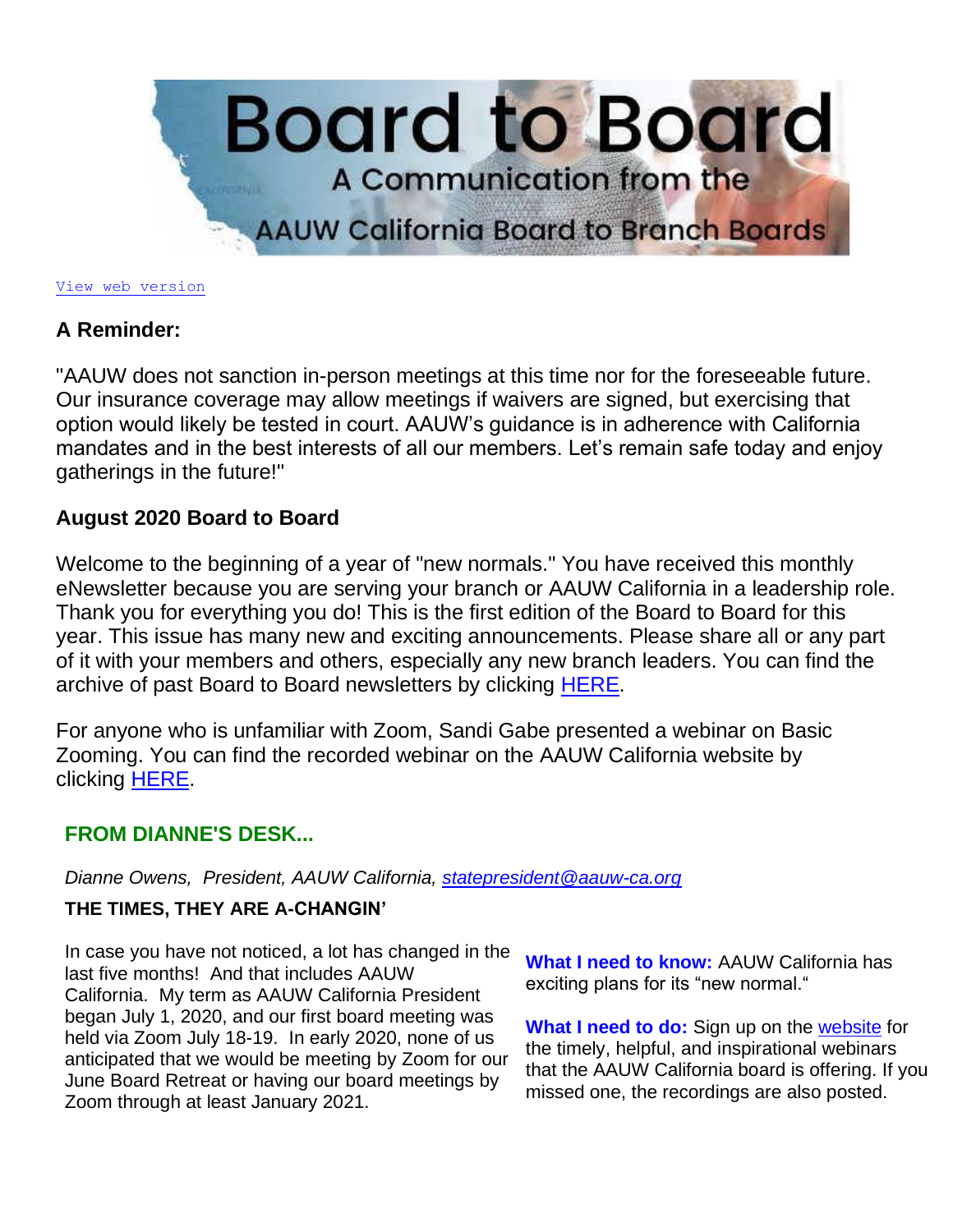Like you, our branch leaders, we are adapting to this strange new normal. We developed our new SUCCESS plan (known formerly as the Strategic Plan) and planned over 20 webinars to be held through June 2021. Click [HERE](https://www.aauw-ca.org/2020-2021-webinars/) to see the topics and register to attend. We are planning a Lobby Day and our Annual Meeting in Sacramento, April 15 & 16, 2021 in hopes that we can meet in person by then.

The Board has reinstated a Marketing Committee and has a [Diversity & Inclusion Contact.](mailto:diversity@aauw-ca.org) Our Branch Assistance Contacts are available to help branch leaders with questions and promote the new and updated [AAUW Five-Star](https://www.aauw.org/resources/member/initiatives/5-star-program/) Program for all branches as well as AAUW California's ["Ask Us First"](mailto:askusfirst@aauw-ca.org) campaign to answer branch and member questions. In July, a monthly communication, California Connection, was launched to keep everyone informed and engaged with AAUW and our mission, "To advance equity for women and girls through research, education, and advocacy."

Kudos to all of you for Zooming your meetings and interest groups to keep your members engaged and involved with AAUW. Keep up the good work!

Need help with anything? Please let the Leadership [Team](https://www.aauw-ca.org/about-us-2/) know. We are here for you!

**Be bold, brave, and brilliant! Happy August!**

### **Should I include this in my branch**

**newsletter?** Yes, members can feel connected to the larger state organization.

# **AAUW FUND**

*Judy Cavin Brown, Director, AAUW Fund Committee Chair, [aauwfund@aauw-ca.org](mailto:aauwfund@aauw-ca.org)*

### **AAUW FUND VIRTUAL LUNCH WITH THE FELLOWS/GRANT RECIPIENTS**

The 2020-2021 Fund luncheons will be held on two dates at one convenient location - your computer. Due to the pandemic, the physical Fund luncheons will be replaced by two webinars. While we will miss the social gathering aspect of the luncheons, the webinars may afford the opportunity for those hampered by distance or other physical constraints to participate.

**What I need to know:** This year's Fund luncheons will be virtual, but no less inspirational. The state Fund Committee has launched a contest for branches to enroll more Legacy Circle members.

**What I need to do:** Watch for registration information for the virtual Fund luncheons. Consider becoming a Legacy Circle member.

**Should I include this in my branch newsletter?** Yes, members can easily "attend"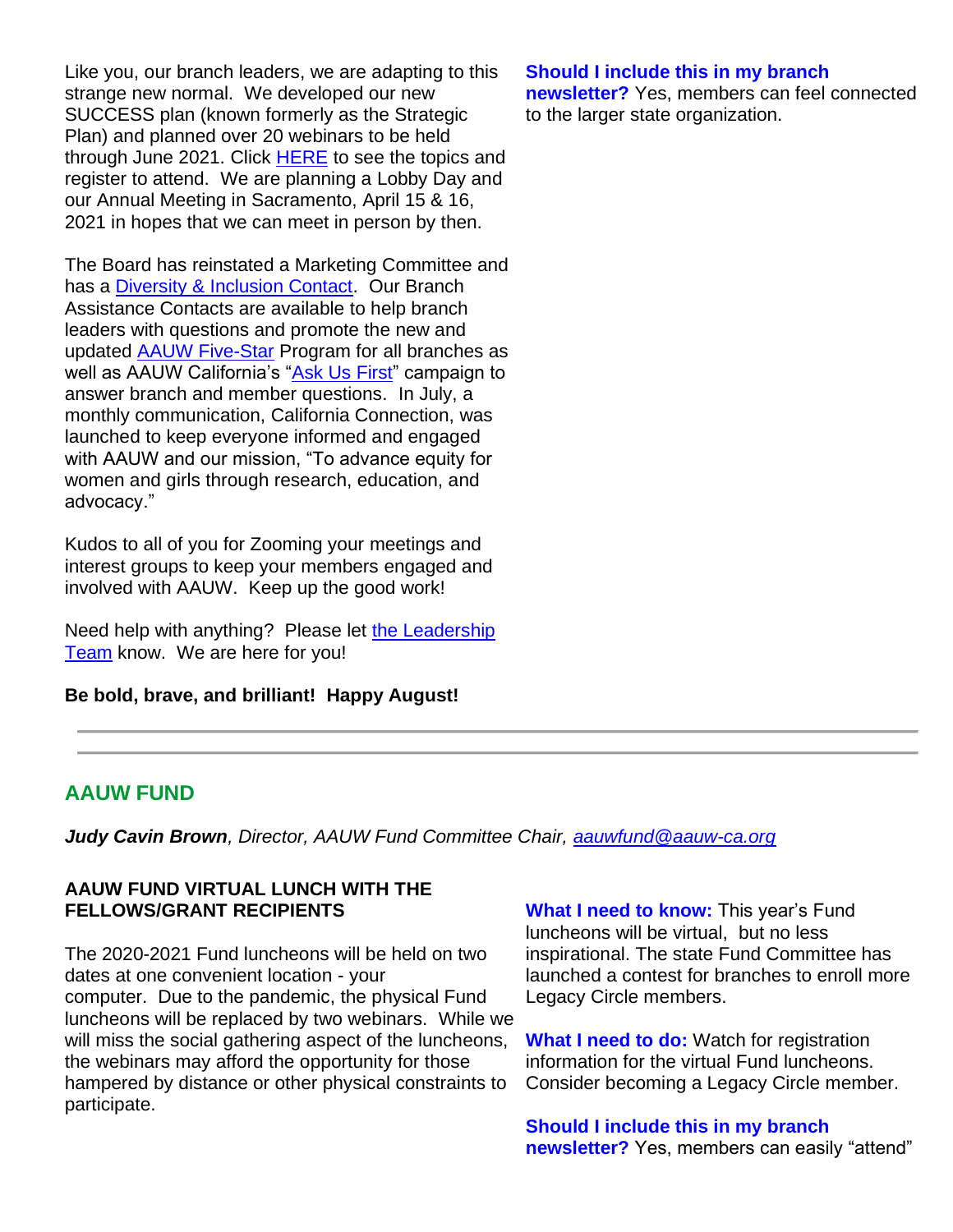Please note these dates in your branch calendars: Saturday, October 10th and Saturday, October 24th.

More information to follow. Don't let any of your members miss the fun.

### **LEGACY CIRCLE/FUNDS - CALIFORNIA IS IN IT TO WIN IT!**

The competition is on to increase the number of [Legacy Circle](https://www.aauw.org/resources/member/support-aauw/leave-a-legacy/) members in our branches! This statewide contest will end in November and branches with the most new Legacy Circle members will be invited to a special virtual celebration with AAUW California President Dianne Owens, AAUW California Fund Chair Judy Cavin Brown, AAUW National Director of Development Heather Miller and maybe other special guests. The winning branch will also be closer to completing their Fund Star in the FIve-Star Program and receive a special banner to display at their meetings, virtual or in person.

The Legacy Circle is a special group of members who have made plans to include AAUW in their estate planning. There are numerous ways to do this, from making AAUW the beneficiary or part beneficiary on an insurance policy or 401K to creating a charitable gift annuity. Becoming a member is easy and takes less than 5 minutes online. Or, you can click **[HERE](https://www.aauw.org/resources/member/support-aauw/leave-a-legacy/)** to download and then print the form and mail it in. AAUW does not require you to designate an amount, all that is needed now is your commitment.

We are excited about expanding the Legacy Circle and we look forward to this event honoring members who have chosen this way to demonstrate their commitment to equity for all women and girls. Join us! Questions? Contact Charmen Goehring [\(charminme@yahoo.com\)](mailto:charminme@yahoo.com), Northern California Legacy Circle Liaison, or Judy Horan [\(queenjah@pacbell.net\)](mailto:queenjah@pacbell.net), Southern California Legacy Circle Liaison.

# **BRANCH ASSISTANCE**

*Crystal Stebbins and Carol Holtzgrafe, Directors, [branch@aauw-ca.org](mailto:branch@aauw-ca.org)*

**NEED A BRANCH REFRESH? READ ON….. What I need to know:** AAUW National has implemented the [Five-Star Program](https://www.aauw.org/resources/member/initiatives/5-star-program/) that helps branches and states to advance the mission of

the inspirational Fund luncheons virtually. Members can become Legacy Circle members.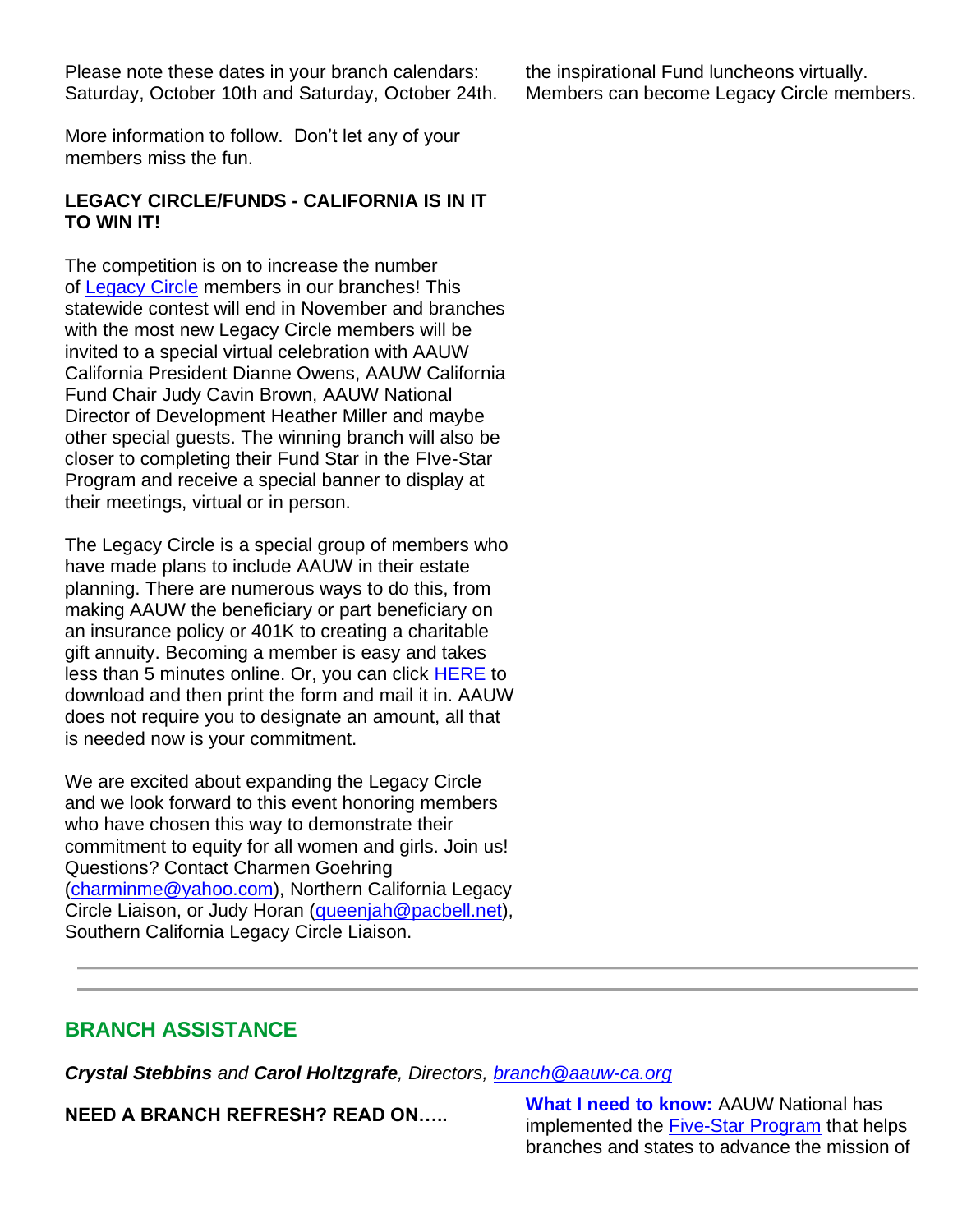### **FIve-Star Program**

Back for a second year, this time with more help for you is AAUW's national [Five-Star Program.](https://www.aauw.org/resources/member/initiatives/5-star-program/) Even better, most everything you have done or will do counts – even Zooming – from July 1, 2019, to June 30, 2021. Requirements for one to five stars will help you direct your branch's 2020-21 program. Click [HERE](https://www.aauw.org/resources/member/initiatives/5-star-program/) and scroll down to reach "FIve-Star Criteria and Resources" to find the updated branch criteria. Basically, your branch (and AAUW California) will be rewarded for advancing the mission of AAUW, and inspiring your community to do the same. The Marin Branch earned Five-Star status last year and has shared the spreadsheet they used to keep track of many of their questions. If not, they are who, what, when, and how. For a copy, just ask us at [branch@aauw-ca.org.](mailto:branch@aauw-ca.org)

- Do you plan one or more public events concerning gender equity, or panels on economic security, women and leadership, or WorkSmart, to name a few? Are you working to increase your membership or to affect a public policy presence in your community? Do you raise money for AAUW Fund? Do you have a social media presence? (If you need help with your social media, we can provide it.)
- Many of you do these things every year; you just don't realize they can earn you rewards. But they do. So, roll up your sleeves and see what you can do. Following even part of the Five-Star Program will invigorate your branch. And your members will thank you.

### **Ask Us First**

This new program is our attempt to take some of the load off National's under-staffed office — and to get our members speedier answers. Instead of calling the national office with questions, we urge AAUW California members to contact our state officials at [AskUsFirst@aauw-ca.org.](mailto:AskUsFirst@aauw-ca.org) Quite often one of us will know the answer; when we don't, we should know whom to call. Stay tuned.

### **Interbranch Council (IBC)**

Many branches do not know about the benefits of an IBC. Look for some exciting reasons why this idea may work for your branch in the next Board to Board. AAUW. AAUW California has implemented an Ask Us First program to help branches obtain answers to their questions.

**What I need to do:** Become familiar with the Five-Star Program and help your branch take advantage of advancing the AAUW mission.

### **Should I include this in my branch**

**newsletter?** Let your branch know when you are working on the various aspects of the Five-Star Program. Let your branch members know about Ask Us First and let them know that as their branch leaders you may be able to answer welcome to send an email to [Ask Us First](mailto:AskUsFirst@aauw-ca.org) to the AAUW California Leadership Team.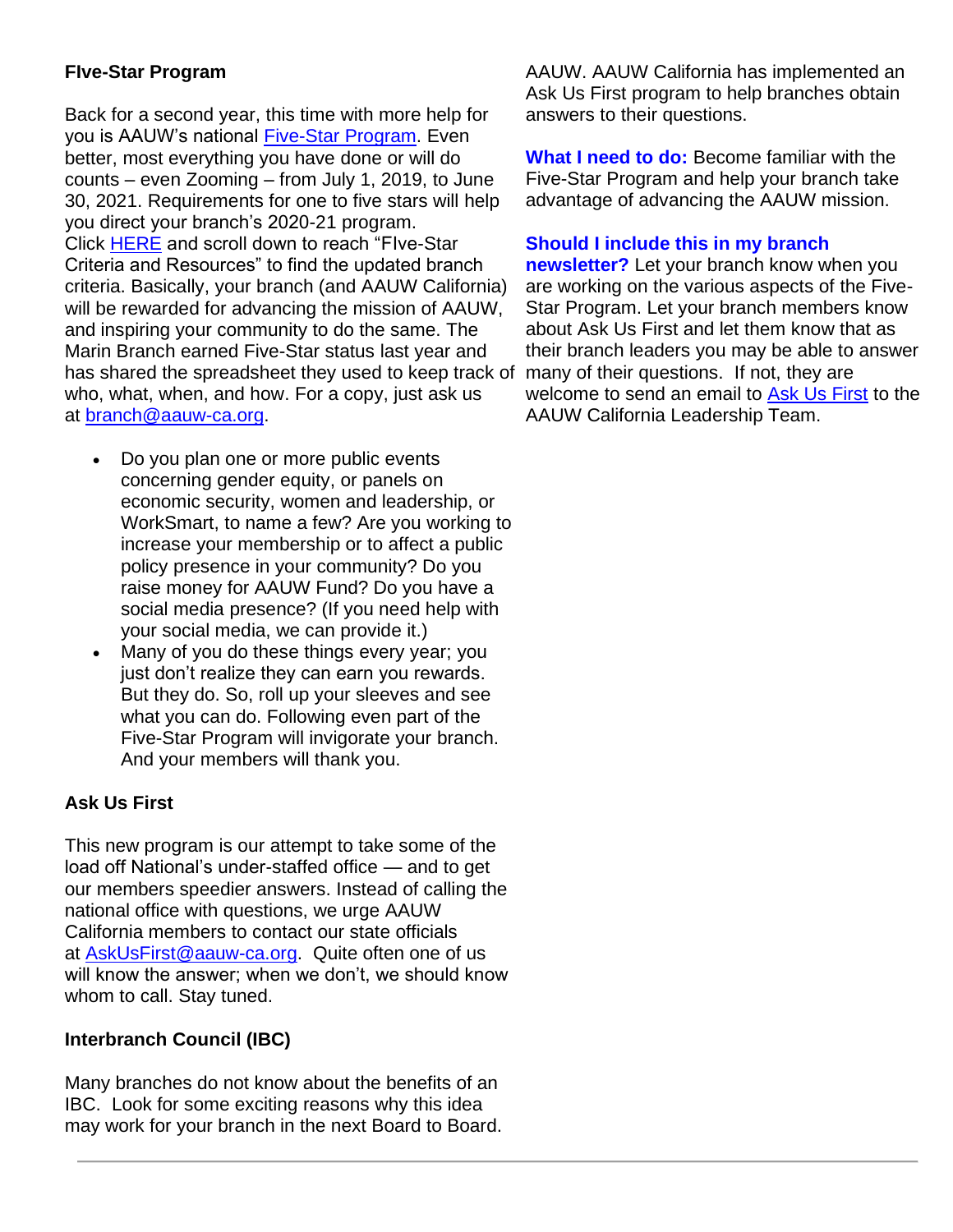# **COLLEGE/UNIVERSITY (C/U) COMMITTEE**

### *Donna Lilly, C/U Committee Chair, [cu@aauw-ca.org](mailto:cu@aauw-ca.org)*

### **INCOME-CHANGING OPPORTUNITY**

Start Smart and Work Smart free webinars on the AAUW website are your members' opportunity to learn the skills of negotiating their salary and benefits. Encourage them to spend an hour or two online with the Start Smart webinar to determine the value of their new job, determine their target salary and benefits in the city they want to work, and create their strategy to make their pitch for their new job. The Work Smart webinar focuses on helping them gain the skills of negotiating a salary raise and new benefits in their current position.

Click [HERE](https://www.aauw.org/resources/career/boost-your-career/) to take advantage of the free webinars and promote the webinars on your branch website, in your branch newsletters, and in your e-news communication. Tell your daughters and women you meet how they can learn new skills of salary and benefits negotiation for free.

Many women who learned what to say in salary negotiations after attending a Work Smart in-person workshop reported that they successfully received a raise.

**What I need to know:** Members, friends, and family can take advantage of the free Start Smart and Work Smart webinars.

**What I need to do:** Learn more and sign up for an online webinar [here.](https://www.aauw.org/resources/programs/salary/)

#### **Should I include this in my branch**

**newsletter?** Yes. Introduce your members to this opportunity and provide the sign-up link.

### **COMMUNICATIONS**

*Tracey Clark, Director, Communications Committee Chair*, *[communications@aauw-ca.org](mailto:Communications@aauw-ca.org)*

### **COMING SOON! THE NEW** *CALIFORNIA CONNECTION!*

The Communications team is working hard to create an all-new digital publication, the *California Connection*!

This is our chance as the AAUW California board to communicate directly to our members right in their inboxes. The *California Connection* will arrive before the 10th of each month and will contain information we hope members will find both helpful and entertaining!

**What I need to know:** There's a new digital publication for members called *California Connection*.

**What I need to do:** Have your members check the MSD (National's Member Services Database) to make sure they have their correct email address.

#### **Should I include this in my branch**

**newsletter?** Yes, all members need to know of this new publication and that the *California Perspective* is on hiatus.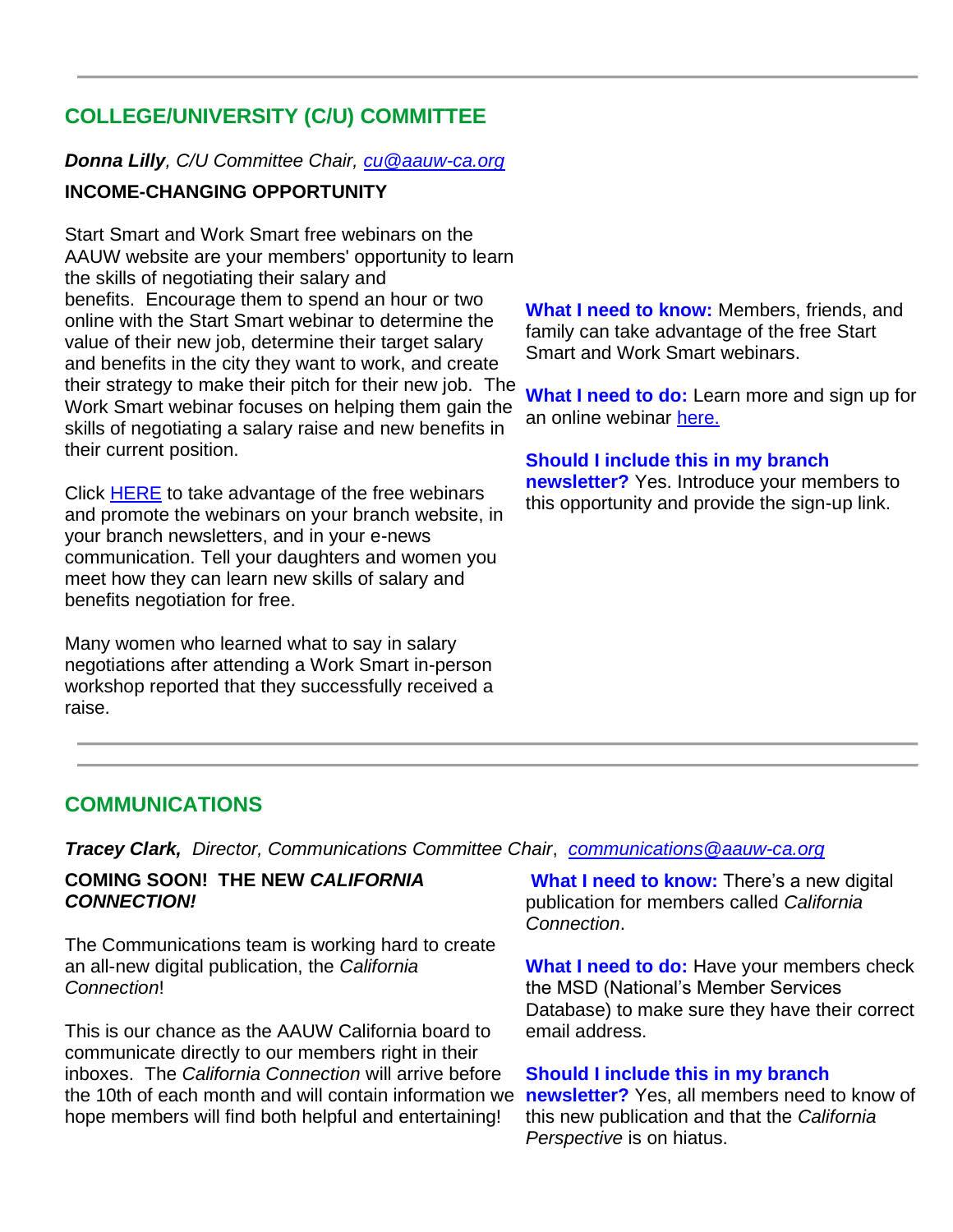With the advent of this new publication, we are placing the publication of the *California Perspective* on hiatus for the time being. We hope that by reaching our members on a monthly basis we will be able to provide them with information in a more timely manner.

The *California Connection* is only good if it can reach you! So please check your email address in the Membership Services Database (MSD) on the national website. If you need help, reach out to your branch leaders or contact Julika Barrett in the AAUW California Office at 916-448-7795 or at office@aauwca.org and she can assist you.

### **FINANCE**

*Roli Wendorf, Chief Financial Officer, Finance Committee Chair, [cfo@aauw-ca.org](mailto:cfo@aauw-ca.org)* **INSURANCE AND TAXES**

#### **Insurance**

The insurance and AAUW Fund-assessment bills for 2020-2021 were recently sent out to all branches. If you have not received yours, please send an email to [office@aauw-ca.org](mailto:office@aauw-ca.org) or [cfo@aauw-ca.org.](mailto:cfo@aauw-ca.org) We appreciate early payment, even though the due date is AAUW Fund assessment bills are due November 15, 2020.

You can access the detailed invoice by clicking on the "Print or save" button in the message. Hover with your cursor on the page to see options to view, print, or save your invoice.

In other news, our insurance contact, Anita Zaccaro, has left for another opportunity, and we do not yet know the name of our new contact. We will update the Officer.information on the website when we know more. In the meantime, we expect her email address to be attended by someone else at PCF Insurance.

To learn more about our insurance program, check out [our website.](http://www.aauw-ca.org/branch-treasurer-resources/)

### **Taxes**

This year, there is a new form to be filed for the Attorney General's Office called CT-TR-1. This is in

**What I need to know:** The insurance and November 15th. There are two tax forms, one new and one revised old one that are also due November 15th.

**What I need to do:** Ensure the Finance Officer is aware of these deadlines.

# **Should I include this in my branch newsletter?** No, this is just for the Finance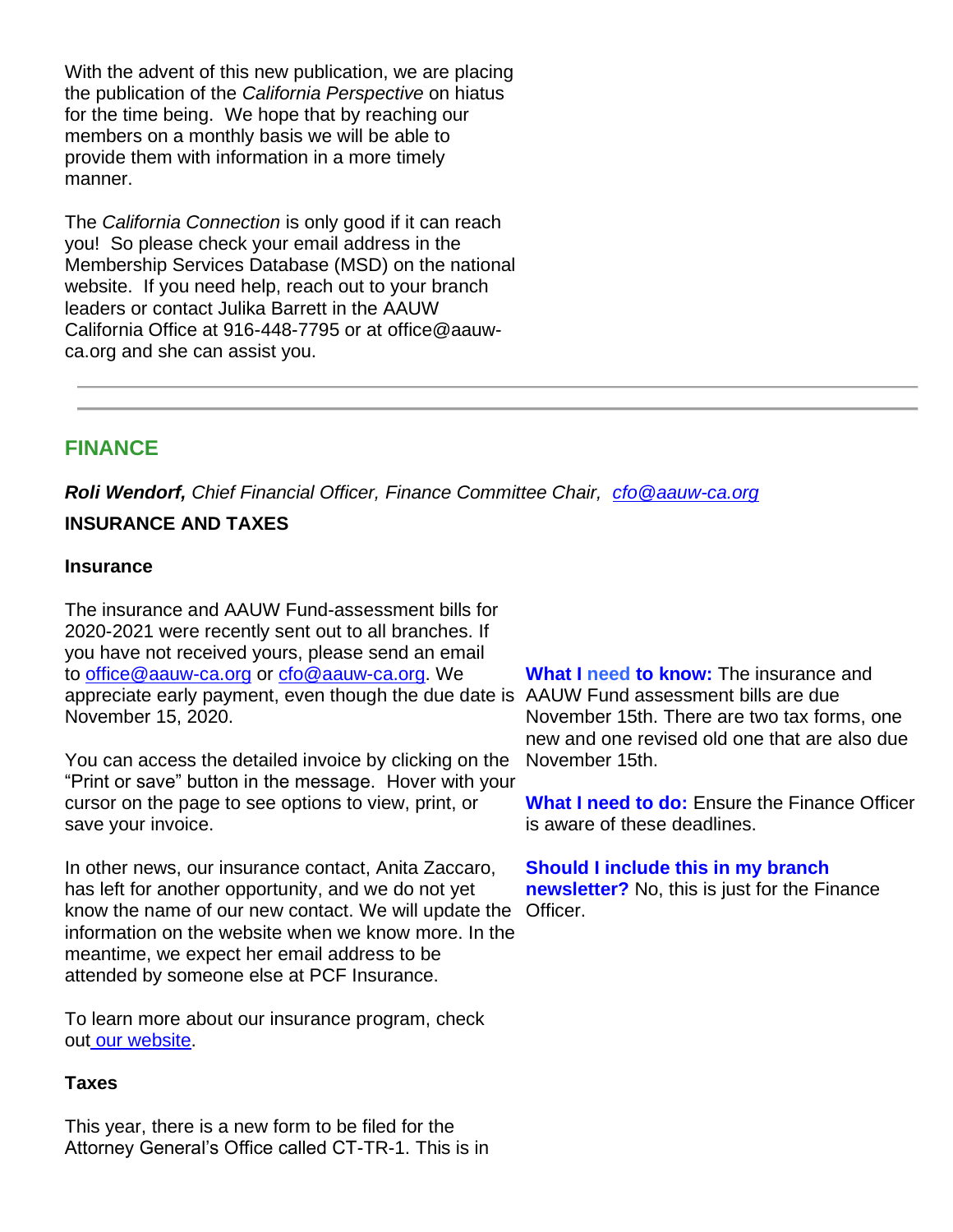addition to the RRF-1 form of previous years, and is also a bit more tedious. Be sure to give yourselves adequate time to work on it! We will put up some examples of completed forms on the website this month.

The RRF-1 form has also been updated with a few additional fields which ask for summary information from the CT-TR-1. The deadline for both these forms is November 15, 2020. You can find [links to forms](https://www.aauw-ca.org/financial-documents-deadlines/) on the website.

### **MARKETING**

*Michelle Miller-Galaz and Sharyn Siebert, Directors, Marketing Committee Co-Chairs,* [marketing@aauw-ca.org](mailto:marketing@aauw-ca.org)

### **WHAT A GOAL!**

We want to introduce you to the new marketing portfolio on the AAUW California Board for 2020. Our goal is to increase awareness that AAUW California is working toward equity for all women and girls.

There are about 400 organizations working on some aspect of equity for women and girls. We plan to address why AAUW remains a "best-kept secret," although we have been working toward this admirable goal since 1881. How sad that we have not yet achieved our worthy goal, and have even noticed the erosion of rights we thought we had forever!

All of you joined AAUW to support our mission. Over the next two years of our term, we plan to roll out our PR/marketing strategy to achieve our goal, and in so doing, make your branches stronger.

**What I need to know:** AAUW California has a new Marketing Committee with plans to make us the recognized leader in the fight for equity for women and girls.

**What I need to do:** Keep reading the B2B to see the PR/marketing strategies that this new committee will propose.

**Should I include this in my branch newsletter?** It may be best to wait for further information.

# **PROJECT OVERSIGHT**

*Jim Doty, Director, Project Oversight Committee Chair,* [oc@aauw-ca.org](mailto:oc@aauw-ca.org)

### **LOOKING FOR THE NEXT GREAT PROJECT**

Are you working on, or have an idea for, a project that enhances, or can enhance, the mission of AAUW in 2021-22? Could you use a little financial help? The Project Oversight Committee is looking for the next

**What I need to know:** The Project Oversight Committee is looking for the next great project.

**What I need to do:** Become familiar with the process so you can share it with your members.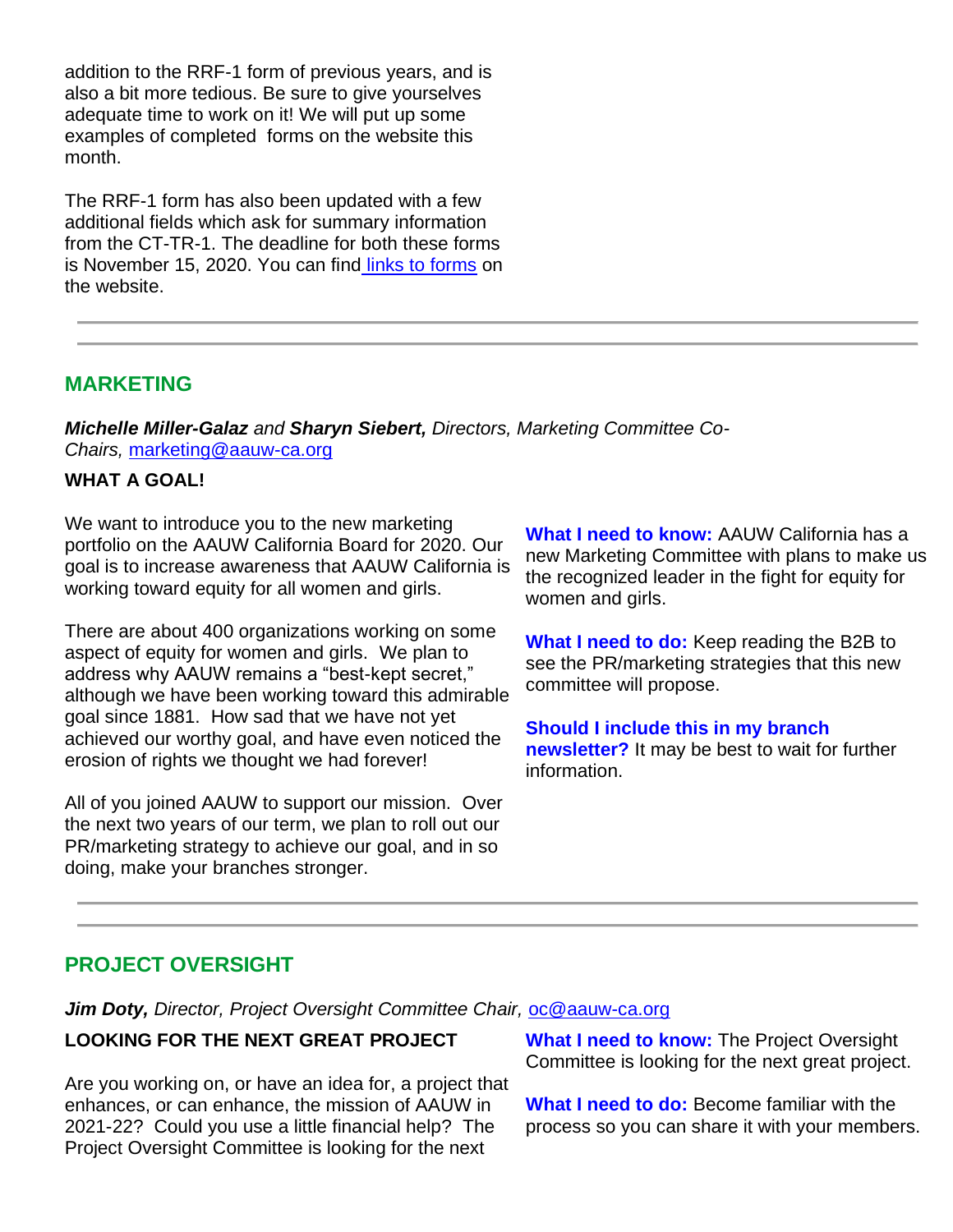great project, particularly if it can be adapted statewide, and we want to hear from you. You have time to get organized: applications are due on March 1, 2021. Any member, branch, or AAUW affiliate may apply.

There has never been a time when adaptation and innovation were needed more. Start now. Click [HERE](https://www.aauw-ca.org/state-project-grant/) for the State Project guidelines. Write to Jim Doty at <u>[oc@aauw-ca.org](mailto:oc@aauw-ca.org)</u> if you have any questions.

#### **Should I include this in my branch newsletter?** Yes, the next great idea is somewhere in our membership.

### **PUBLIC POLICY**

*Kathleen Harper, Director, and Sue Miller, Public Policy Committee Co-Chairs, [publicpolicy@aauw](mailto:PublicPolicy@aauw-ca.org)[ca.org](mailto:PublicPolicy@aauw-ca.org)*

### **AAUW CALIFORNIA PUBLIC POLICY TEAM READY FOR A NEW YEAR!**

The twelve members of the AAUW California Public Policy Committee are excited to get started on our goals for the upcoming year. We are focusing on helping branches find innovative ways to increase their public policy mission-based programs in this time of COVID, and are preparing five virtual workshops on: Our Role in Ending Racial Injustice; GOTV (Get Out The Vote); Why Public Policy Matters; Title IX; and How to Talk to Legislators. Dates and times can be found on the [website.](https://www.aauw-ca.org/2020-2021-webinars/)

We are also planning a Lobby Day for next April, and are urging all branches to include funding in their budgets to send at least one member to this important event. We will have more details later but wanted to give you an early heads up.

In solidarity with the Black Lives Matter movement, the Public Policy team has committed to becoming an ally for Black women, and we will be producing monthly articles for your branch newsletters on how different public policy issues affect this population. We hope all branches will publish them and join us in this critical work. .

On another note, we are thrilled to pronounce victory and final closure on the Aileen Rizo case! A brief refresher: Rizo was paid less than her male counterparts based on her past salary history. She

**What I need to know:** The Public Policy Committee is preparing five webinars to help branches discuss and promote mission-based issues and will also be delivering topical articles for your newsletters.

**What I need to do:** Include Public Policy's monthly articles in your newsletters. Contact your local legislators to support the "Forward Into Light" commemoration of the anniversary of women's suffrage.

#### **Should I include this in my branch**

**newsletter?** Yes, advise your members of the Public Policy webinars.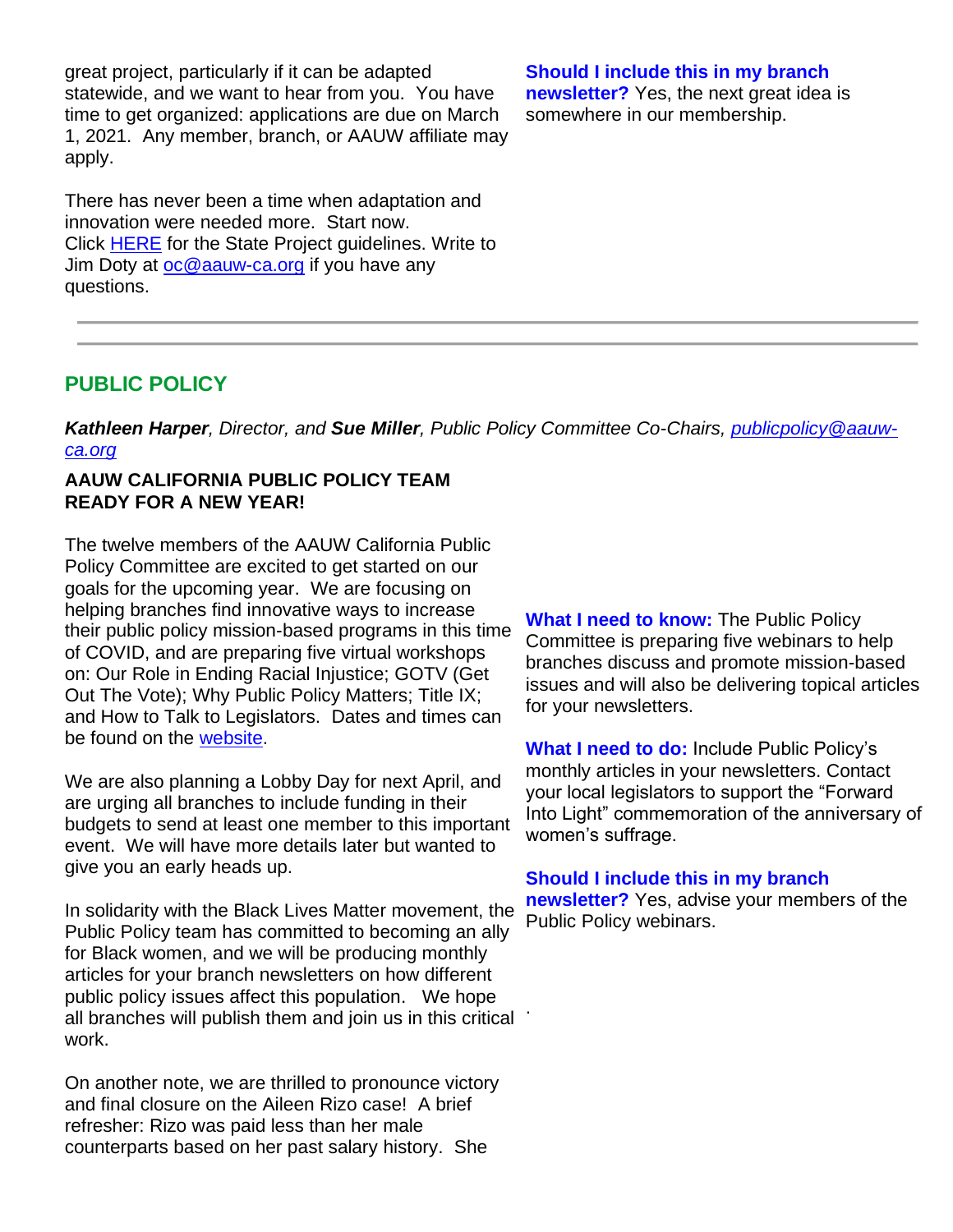sued and eventually got a ruling from the 9th Circuit Court of Appeals that held that using prior salary alone cannot justify a wage differential between employees. Her employer appealed to the U.S. Supreme Court and on July 2nd they voted to let the 9th Circuit opinion stand.

And finally, a fun way to honor the 100th Anniversary of the ratification of the 19th Amendment: The Women's Suffrage Centennial Commission is waging a "Forward Into Light" campaign. They are asking everyone to contact their local officials to urge them to shine purple and gold spotlights on their city and county buildings on August 26th, the day the Amendment was certified. I have written a letter urging the Governor to light up the state capitol. If you're interested in participating, let me know and I'll send it to you for adaptation to your local officials.

## **DIVERSITY & INCLUSION**

### *Elaine Johnson, Director*, *[diversity@aauw-ca.org](mailto:diversity@aauw-ca.org)*

### **TALK ABOUT DIVERSITY: WHY NOW?**

There is an explosion of interest in diversity, inclusion, and social justice. AAUW, as an organization, is committed to eliminating barriers based on gender, race, creed, age, sexual orientation, national origin, disability, or class.

Following the death of George Floyd, there has been much attention given to social justice and diversity. Now is the perfect time to learn from each other and to learn more about ourselves.

In reality, many branches still find it difficult to discuss some of these issues. Your state directors are weaving diversity and inclusion into the various programs and resources for you to use.

Some of the special interest groups such as book groups are choosing books based on diversity and access.

Please send any questions or tips that you have to [diversity@aauw-ca.org.](mailto:diversity@aauw-ca.org)

**What I need to know:** AAUW California is developing webinars to facilitate discussions about social justice and diversity within your branch.

**What I need to do:** Contact the Diversity Contact for assistance or to share tips from your branch. Suggest topics on race, diversity, inclusion to book groups.

#### **Should I include this in my branch**

**newsletter?** The following sentence would be good to include in your newsletter: AAUW, as an organization, is committed to eliminating barriers based on gender, race, creed, age, sexual orientation, national origin, disability, or class. Share the suggestion of choosing books based on diversity and access.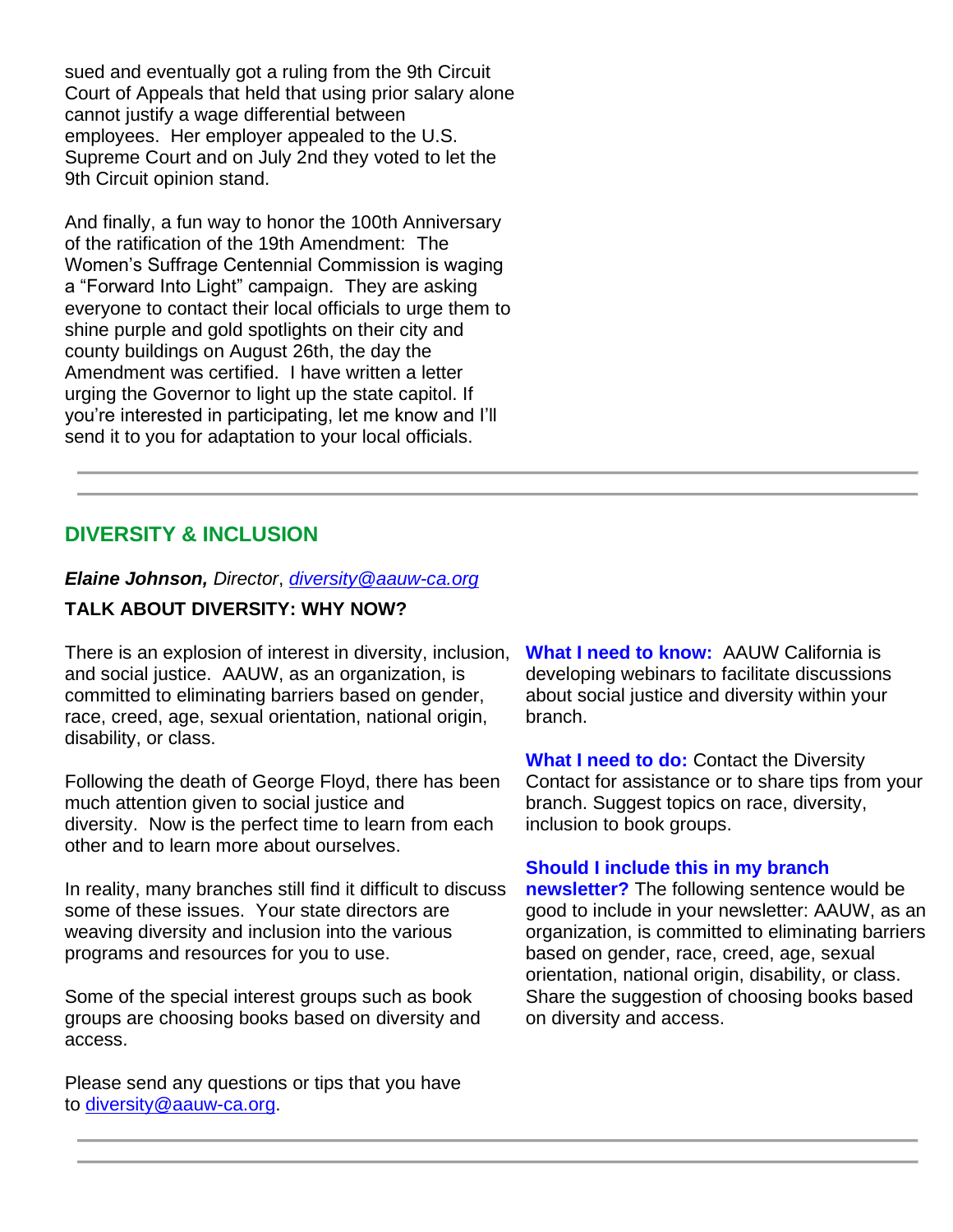# **TECH TREK**

*Susan Negrete, and Alice Hill, Tech Trek State Co-Coordinators, [techtrek@aauw-ca.org](mailto:techtrek@aauw-ca.org)*

**CALIFORNIA TECH TREK: A DIFFERENT KIND OF SUMMER**

This Tech Trek Summer is Like No Other!

• Be Safe – Stay Well!

All counties in California now have persons tested positive or ill with COVID-19. AAUW's liability insurance will NOT cover the coronavirus. Take extra precautions – wait until state and local medical mandates are lifted and your area is not governed by health restrictions before hosting any type of in-person meetings, events, or gatherings. Be safe – stay well!

• California 2020 Tech Trek T-Shirts Arrived

Many branches sent their selected camper names and sizes to receive an official 2020 Tech Trek t-shirt. We know the branches will be happy to present the shirts and that the 2020 selected girls will wear them proudly.

• Two Virtual Tech Trek Pilots

Three Southern California branches: Beach Cities, Palos Verdes Peninsula & Torrance collaborated on the design and implementation of a five-day virtual camp that piloted from 7/27-31 on Zoom.

This month Mary Isaacs, UCSD Camp Director, will test the five-day program she developed with Qualcomm affiliates. These two virtual camps could be used for the 2021 season, if necessary. Congratulations to all the branch members who supported these pilots!

• Creative Tech Trek Fundraising for 2021

As we continue to battle the coronavirus this summer, the number one priority is the safety and well-being of our AAUW members, community partners, and affiliates. Consider safe ways to fundraise via email campaigns, telephone outreach, or Zoom meetings. Difficult times can produce creative strategies! All Tech Trek 2021 donations will be safely managed by the Special Projects Fund (SPF). Click **[HERE](https://www.aauw-ca.org/category/aauw-ca-projects/tech-trek-external/)** to refer

**What I need to know:** Some branches are piloting virtual Tech Trek programs which may be made available.

**What I need to do:** Plan safe fundraising programs and direct donations through [AAUW](https://ww2.aauw.org/donate-gift-new/?treatment=TECHTREK)  [National.](https://ww2.aauw.org/donate-gift-new/?treatment=TECHTREK)

**Should I include this in my branch newsletter?** No, this information is for the branch Tech Trek coordinators.